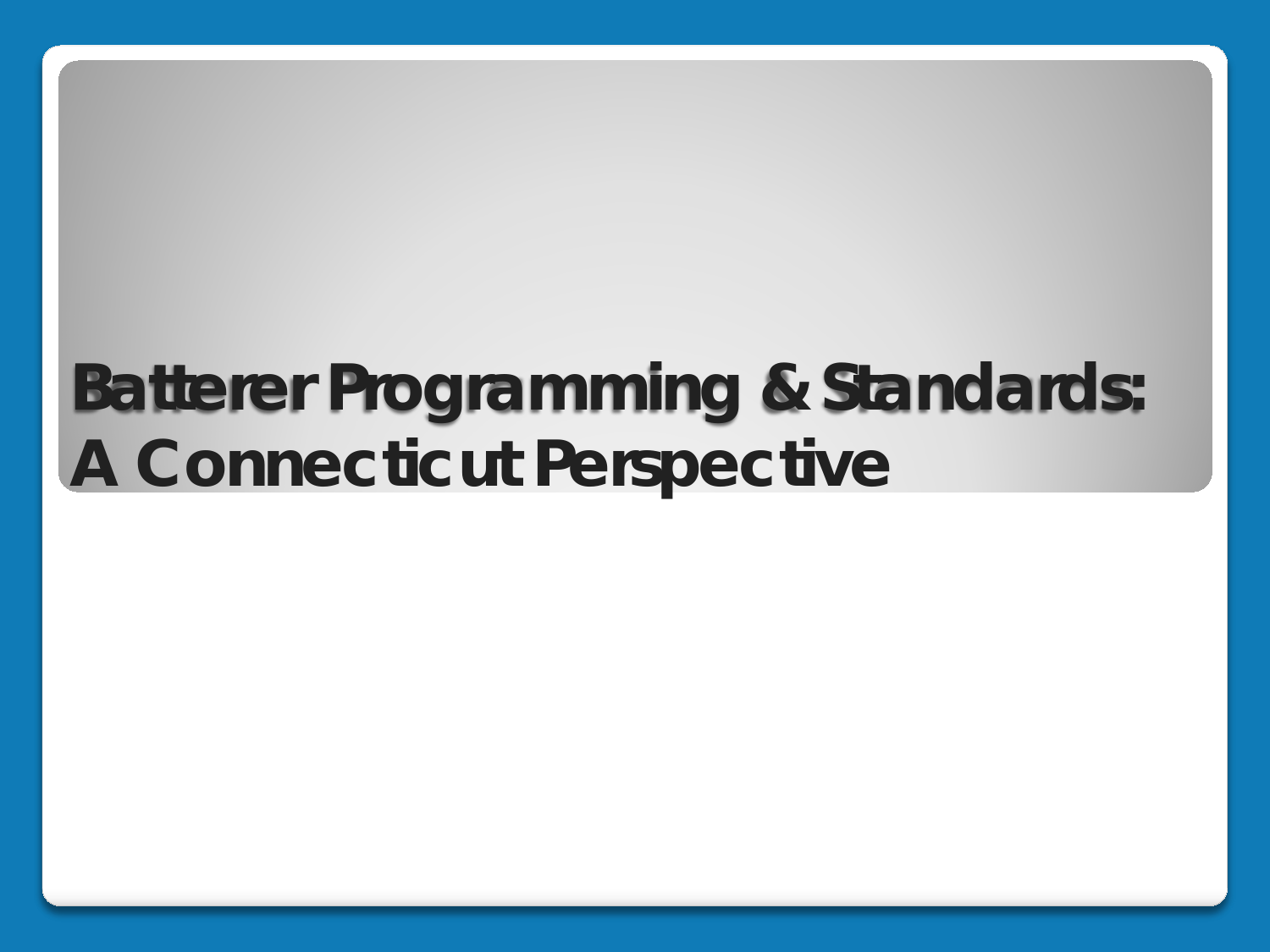Currently 1/3 of all criminal court cases are domestic violence offenses

 In 2014 39,373 domestic violence cases involving victims were heard in civil & criminal courts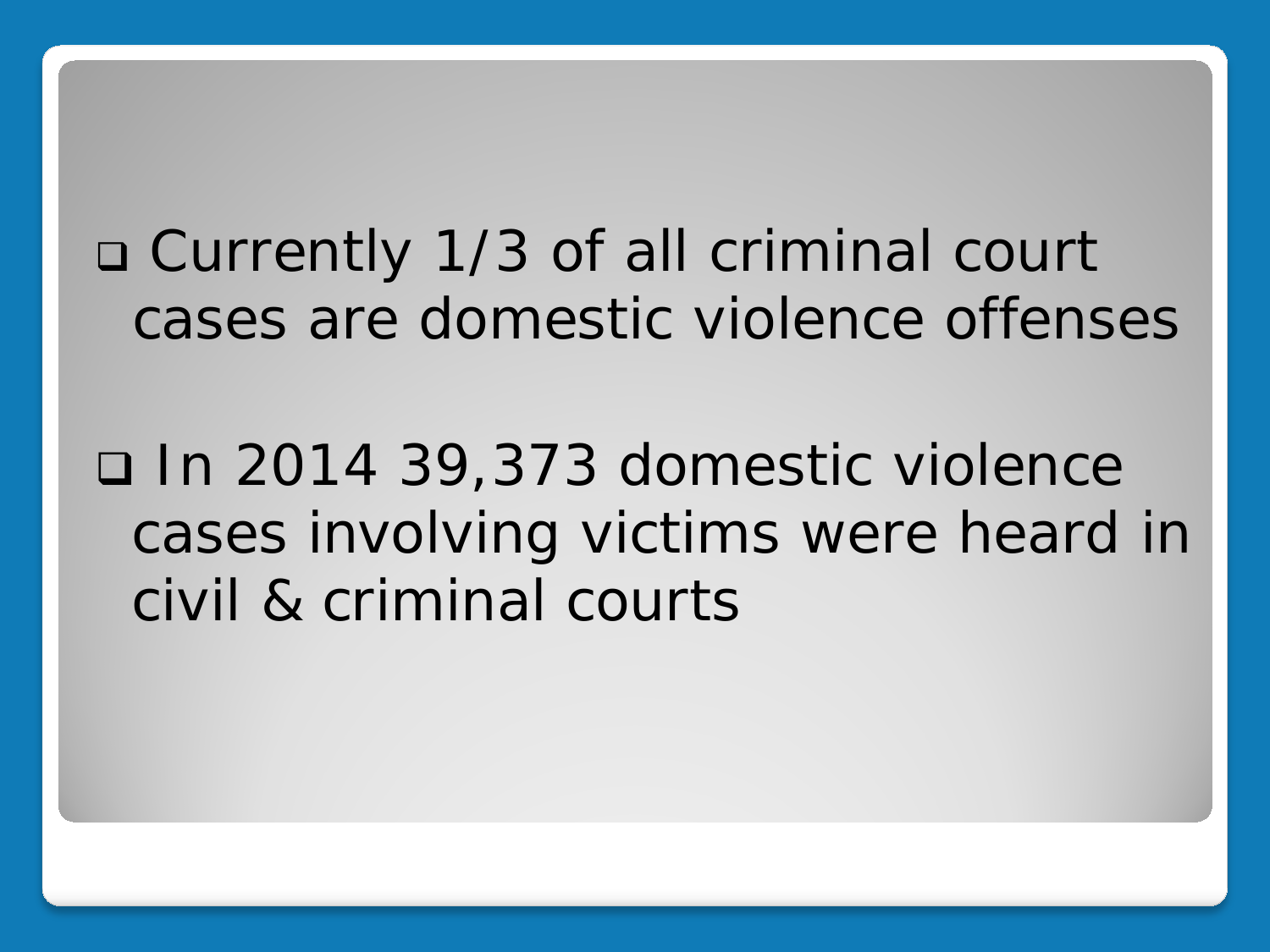#### **Intimate Partner Fatalities in CT**

- 13 deaths
- 12 deaths
- 11 deaths
- 15 deaths
- 18 deaths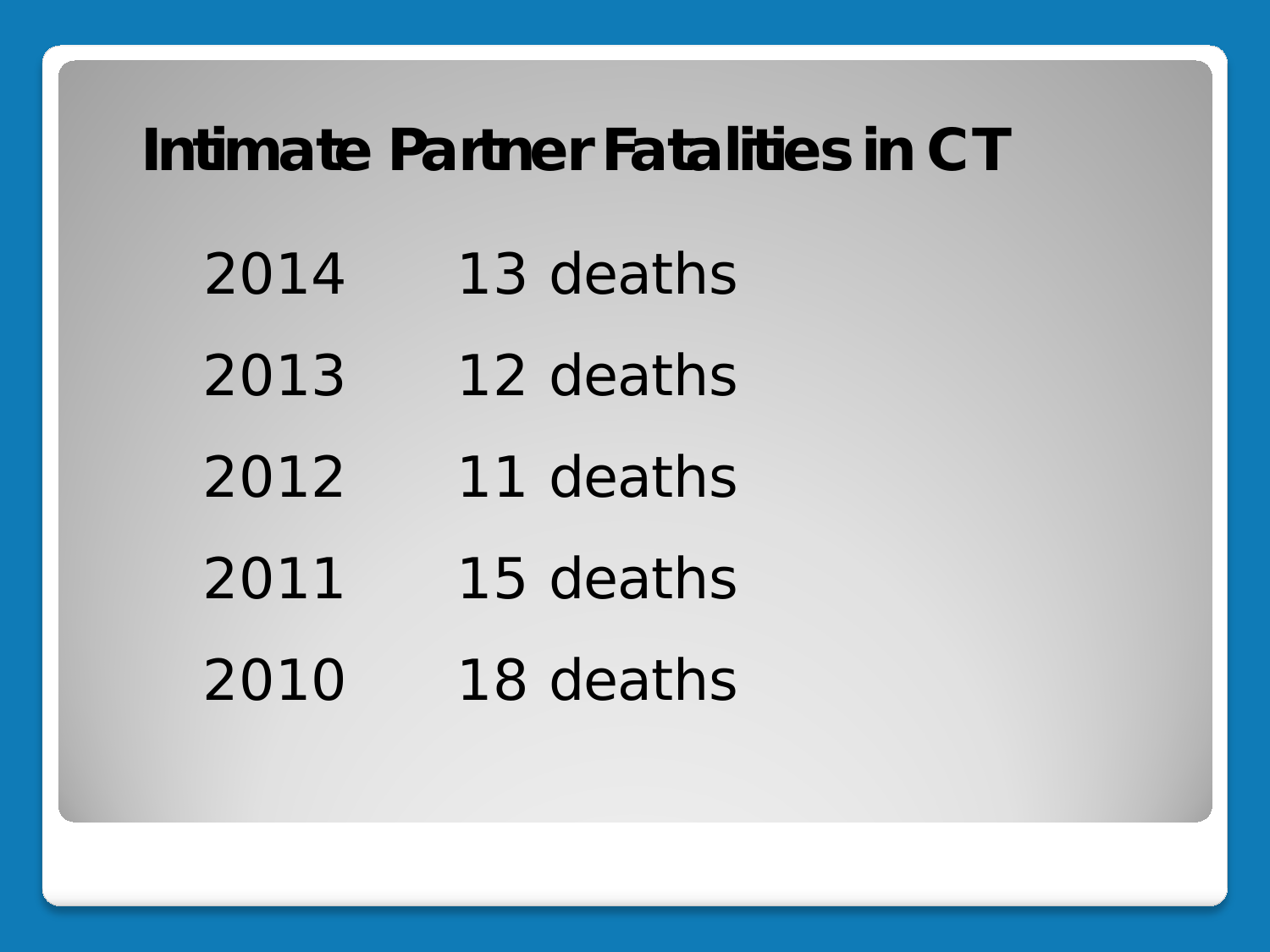## **Batterer Programming in CT**

The Judicial Branch-Court Support Services Division funds three program options for domestic violence offenders:

- Family Violence Education Program
- Explore Program
- Evolve Program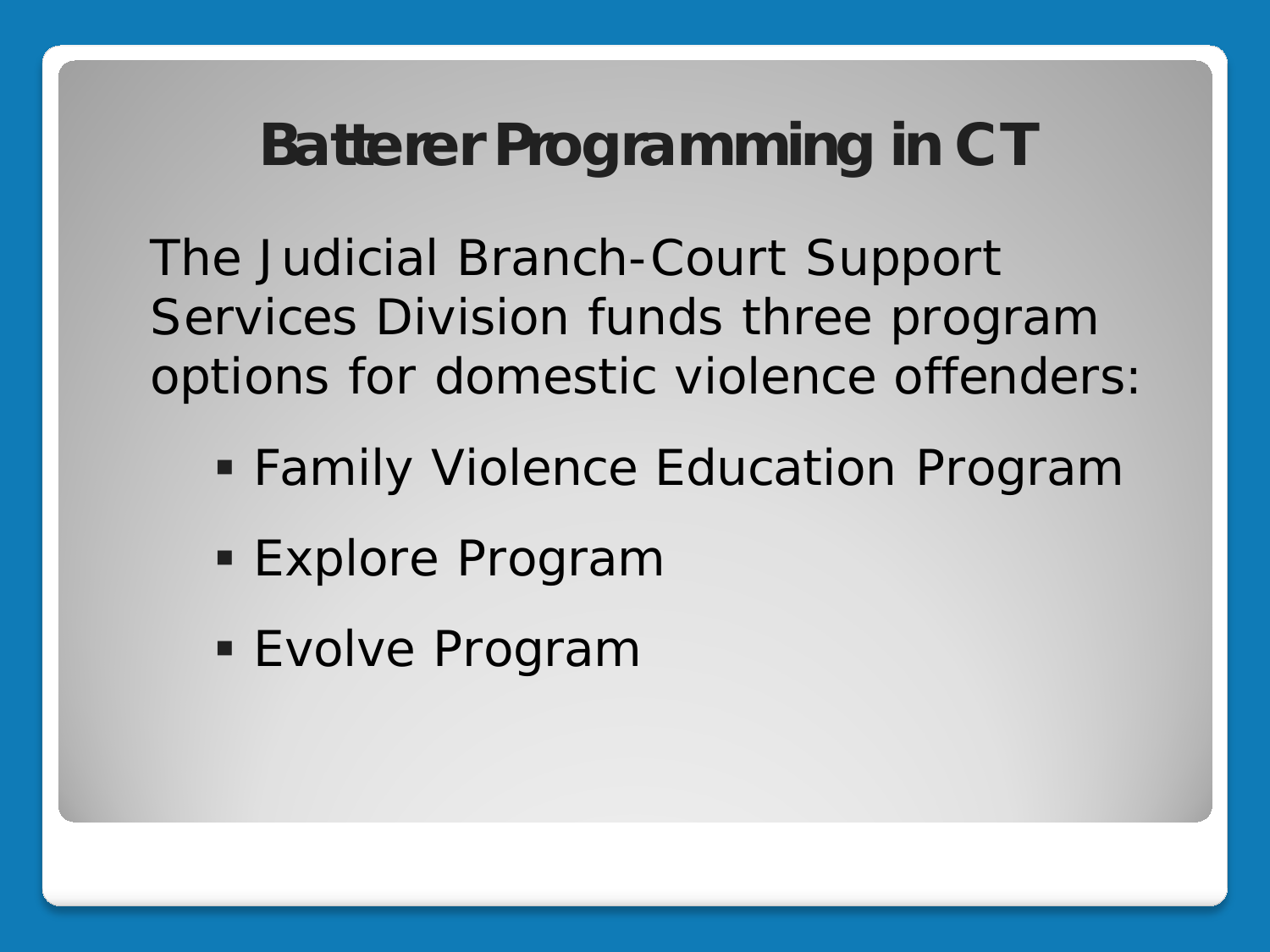## **Judicial Branch-CSSD Guidelines**

As set by the RFP funding FVEP, Explore and Evolve:

- Class Details: size, location, security
- Class Policies: absences, termination, completion requirements
- Agencies: staffing, training, reporting
- Facilitators: expertise, degrees, cultural competence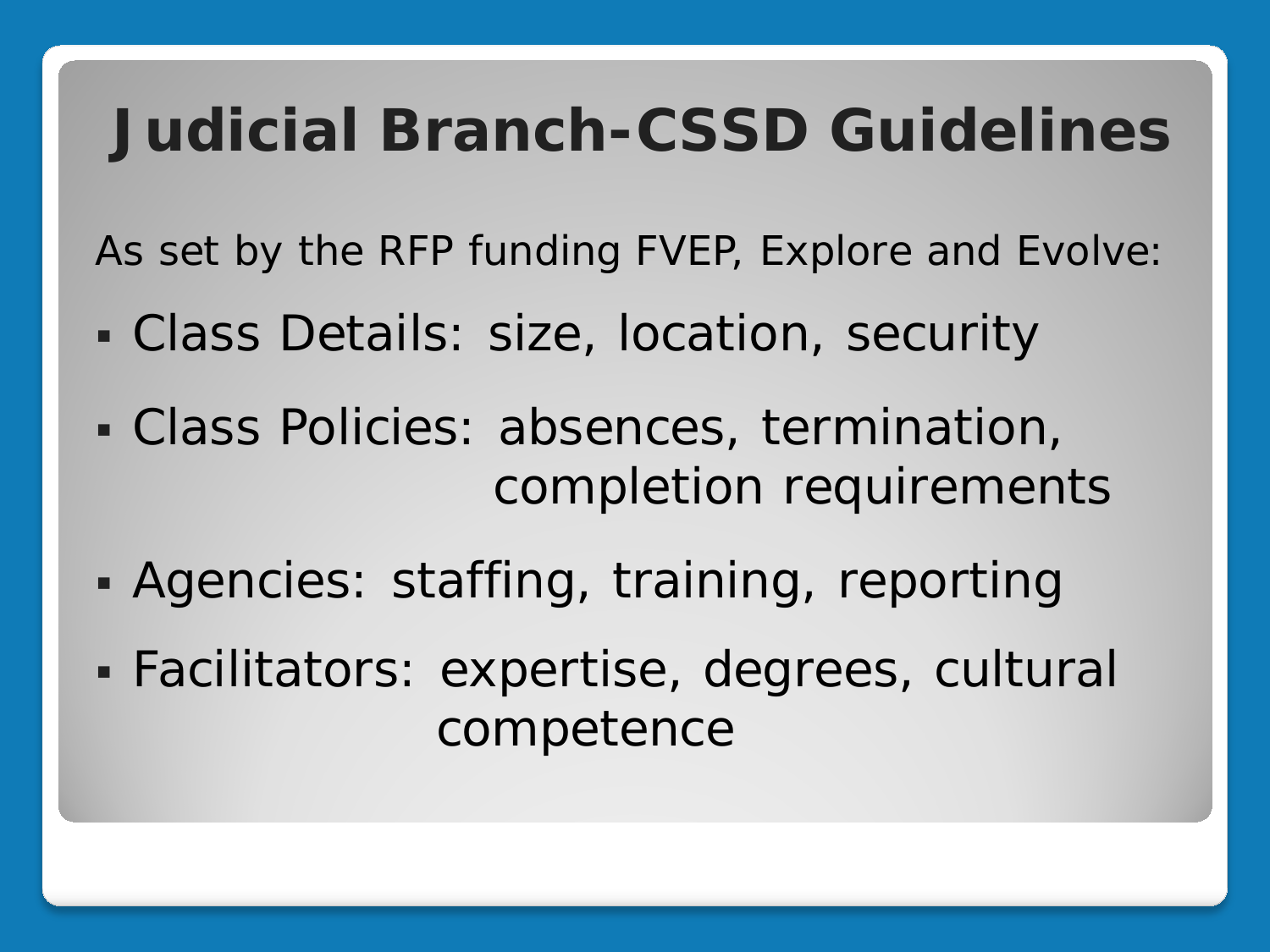## **Judicial Branch-CSSD Successes**

- Programs performing at or above the majority of their risk reduction indicators
- Strong program completion rates and low re-arrest rates post-program completion
- Clinical oversight and training provided for facilitators
- Collaborations between Judicial Branch probation officers, family relations counselors, and the contracted service provider supports offender accountability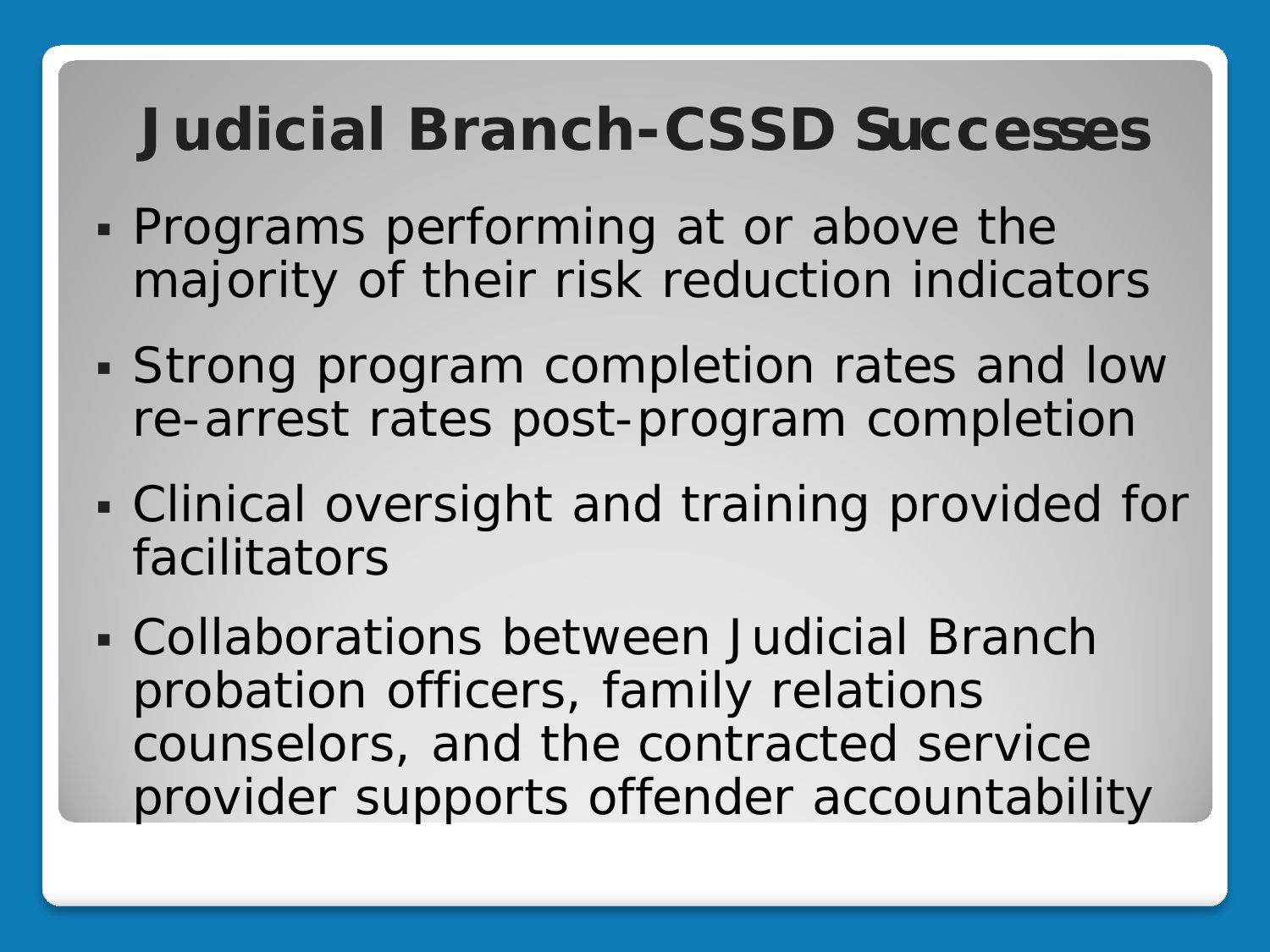## **Batterer Intervention Programming**

- According to research by Michigan Batterer Intervention Service Coalition, 43 states have program standards
- Judicial Branch-CSSD maintains standards for offender programs through the RFP/contract process
- Connecticut is listed as not having standards (outside of Judicial Branch programs) in comparison to other states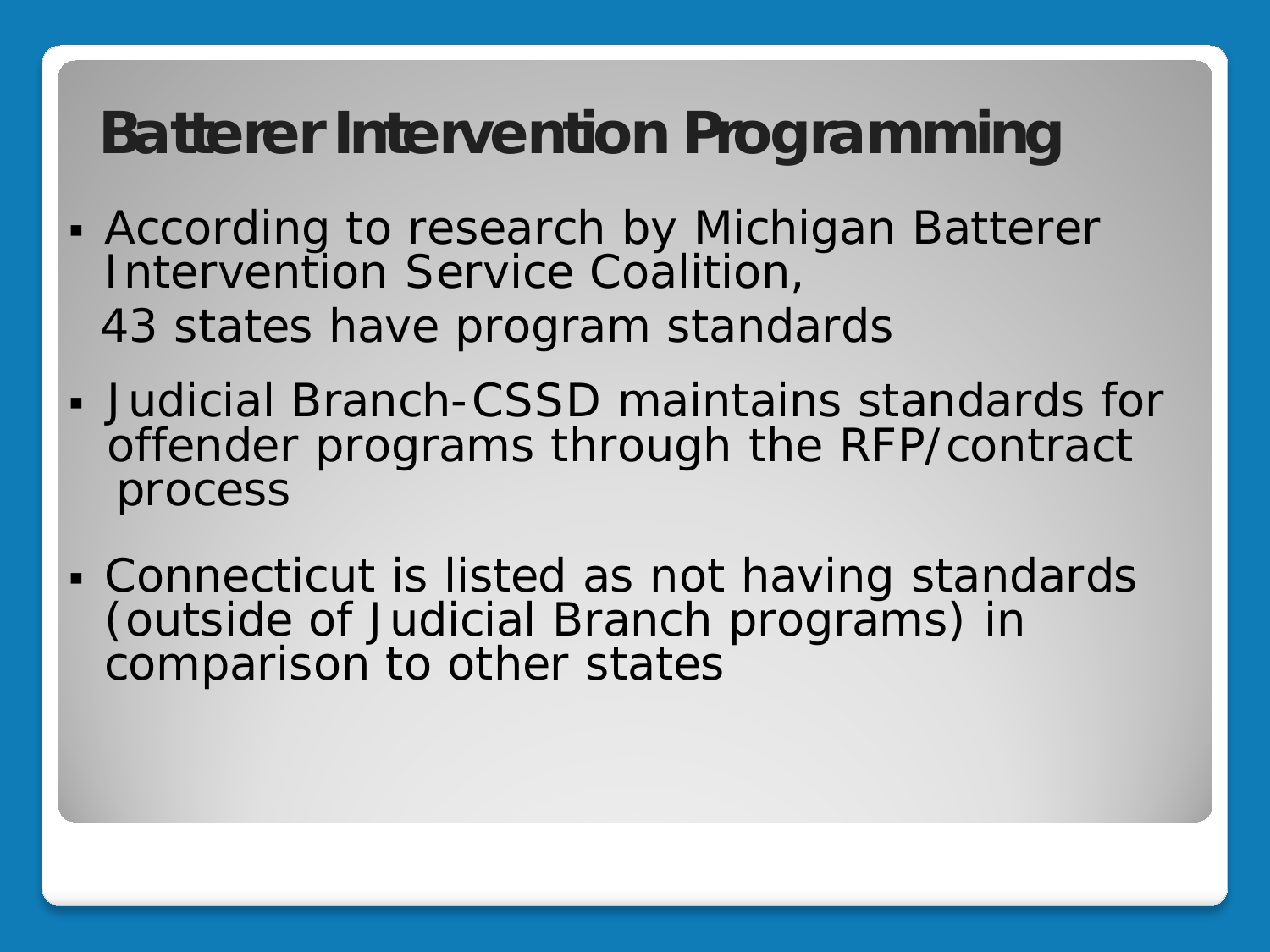#### **Batterer Intervention Programming**

 Unknown numbers of providers and agencies outside of the Judicial Branch-CSSD funding stream are engaging in individual counseling and group work with domestic violence offenders in Connecticut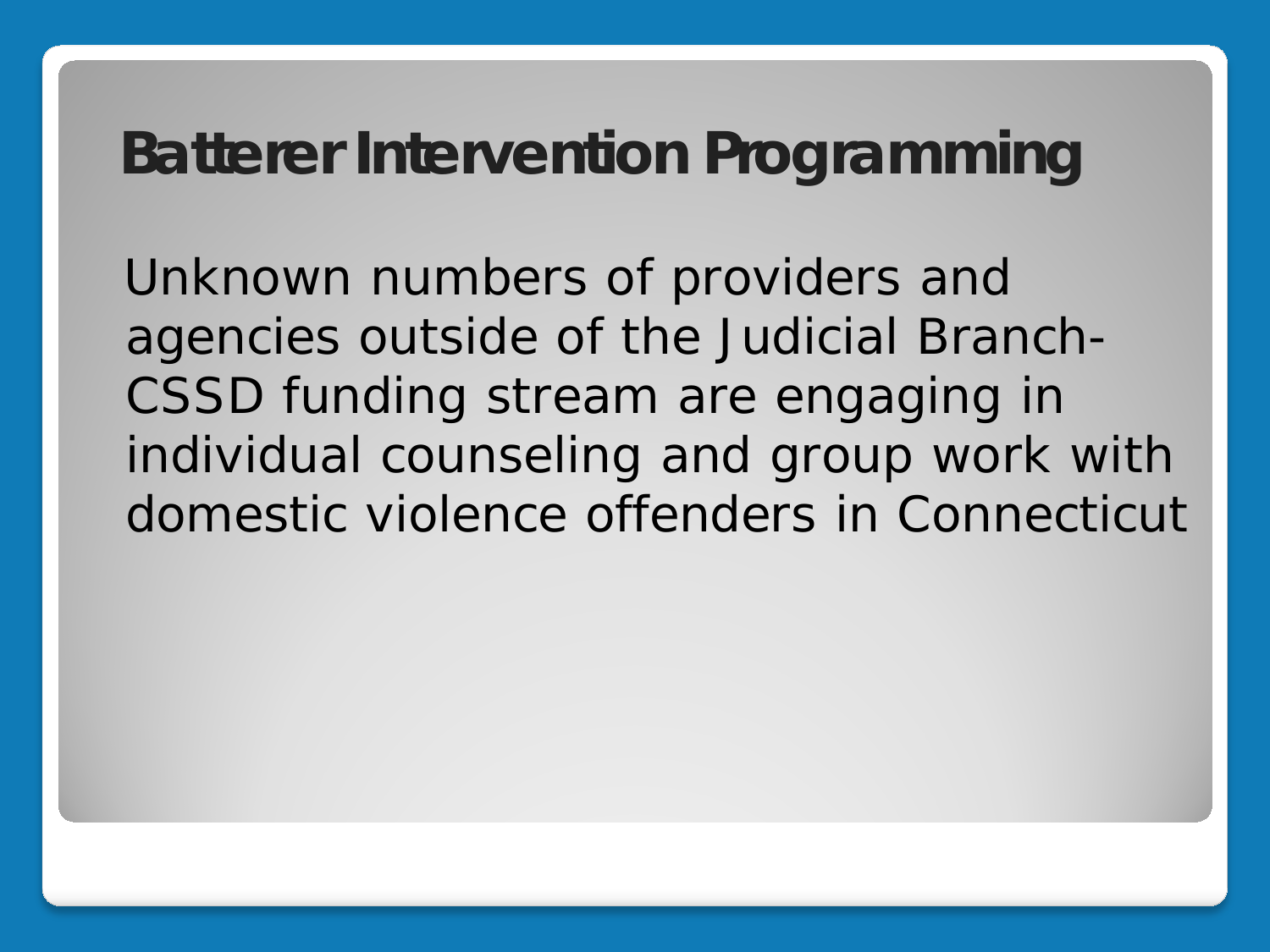## **CT Challenges**

 For program providers operating outside the Judicial Branch-CSSD funding stream, questions about:

- •Approach(es)
- •Accountability
- •Content
- Policies
- Oversight
- Data/Outcomes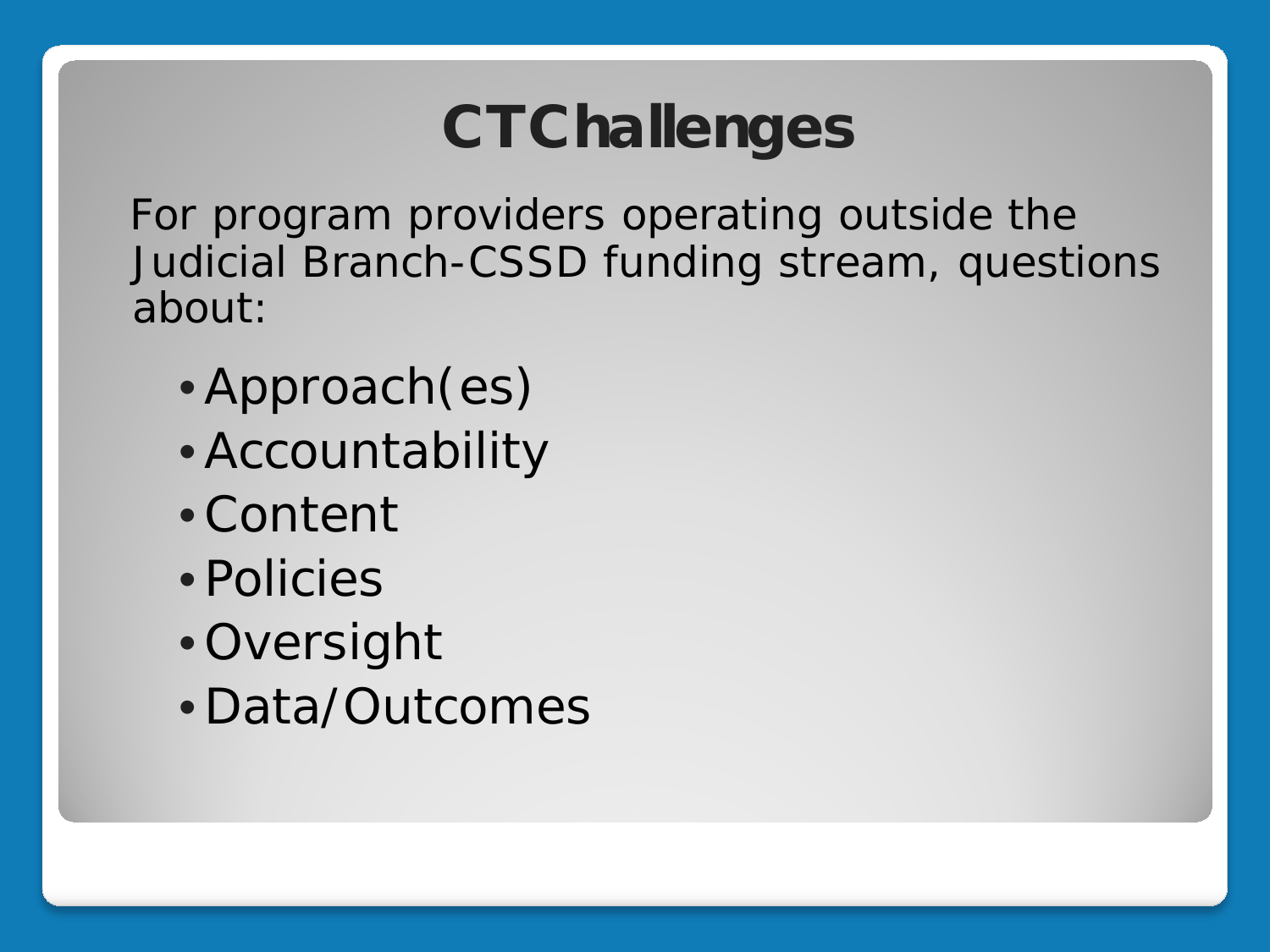## **CT Challenges**

 Misuse/misunderstanding of batterer programs result in defendants being:

- **FRETHERF FELL THERE FELL THE COMPLEX** FELL THERE THE **FELL THEFT**
- ordered to attend class previously completed
- granted FVEP on multiple files
- deemed eligible for programs through the dismissal or substitution of charges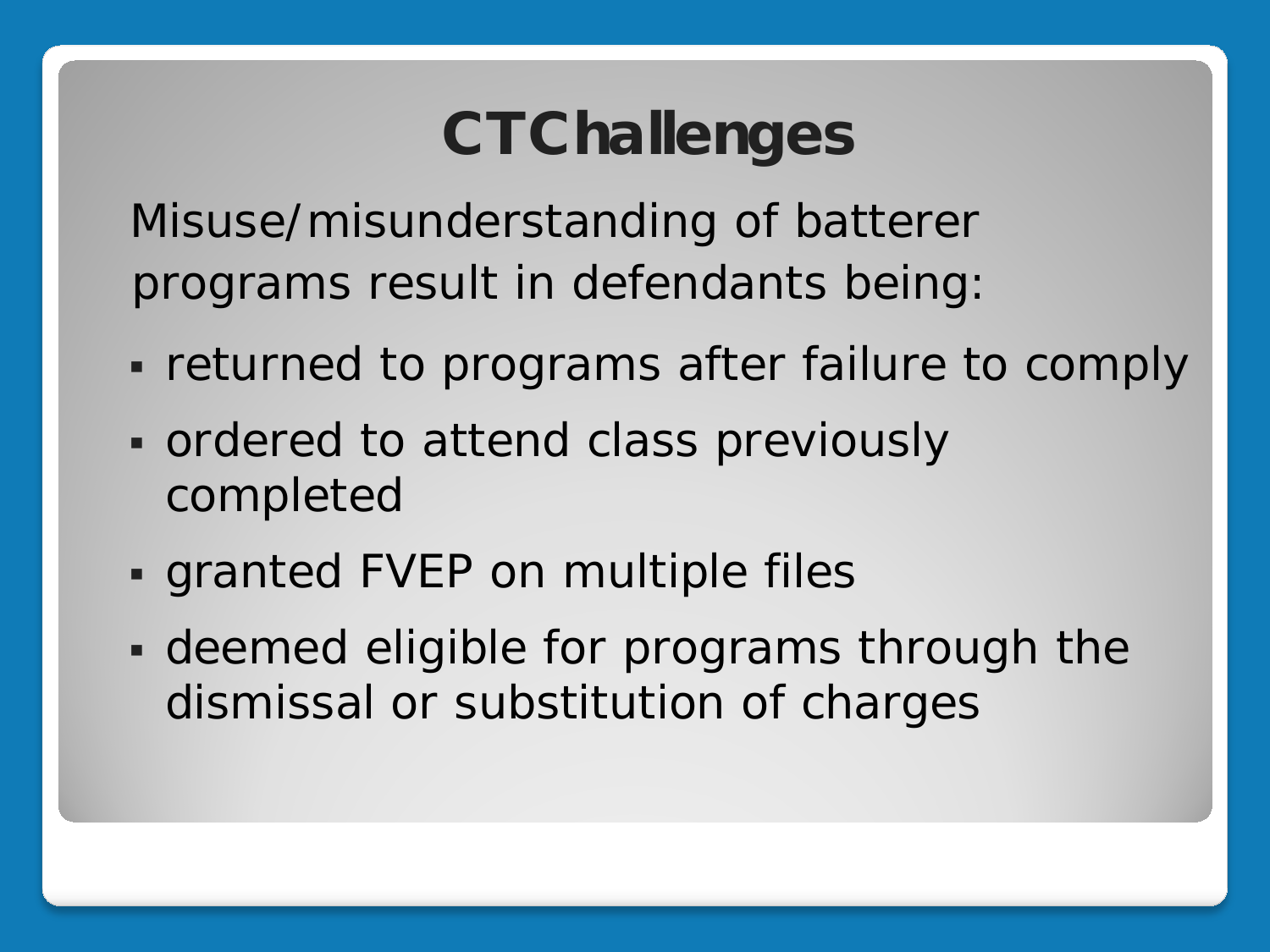## **CT Challenges**

- A lack of clear standards disadvantages the response of the court system when dealing with offenders and attempting to hold them accountable.
- Providers should be engaged with local victim service agencies and advocates as part of offender accountability measures.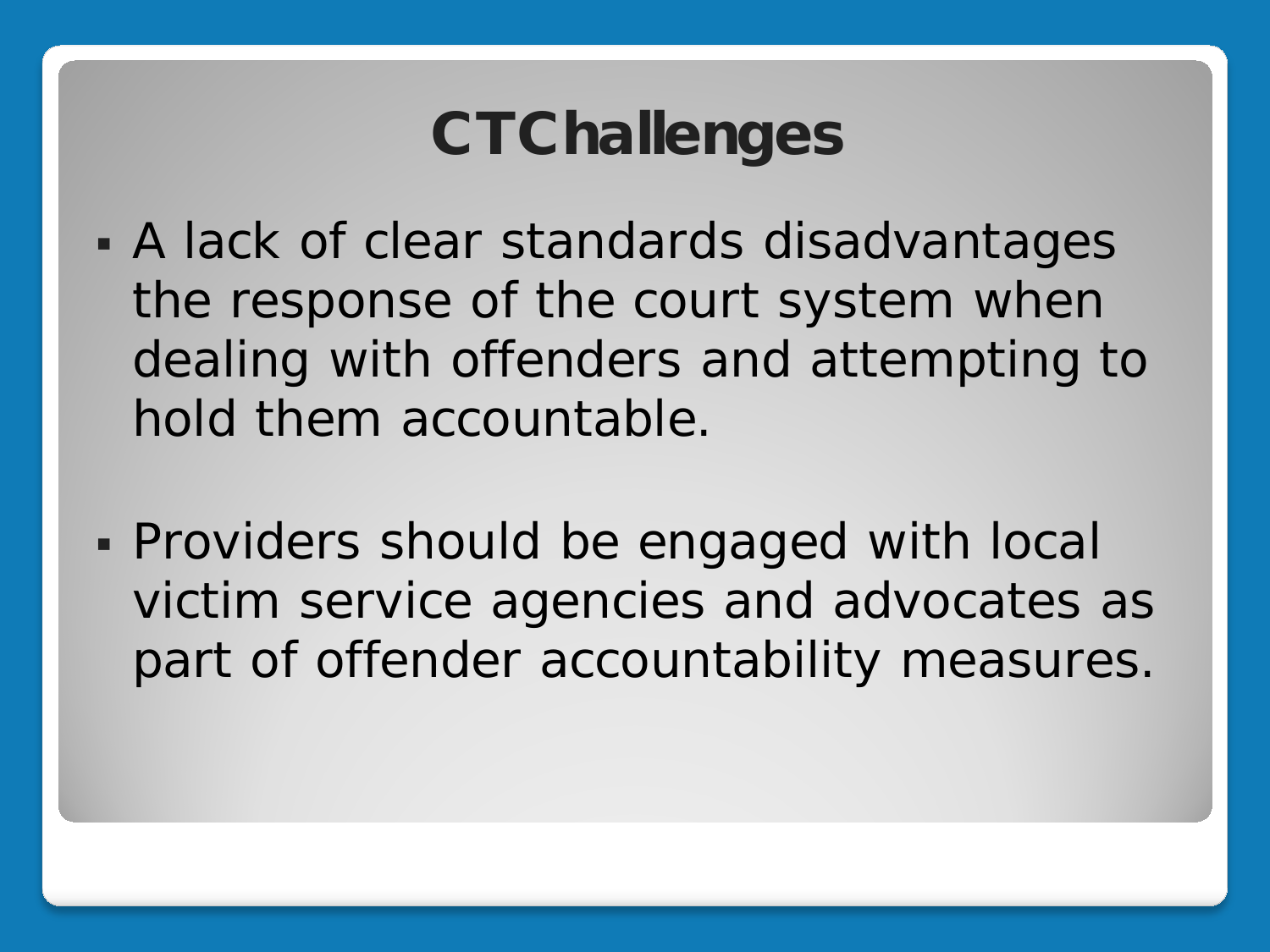## **CJPAC Subcommittee**

- Board of Pardons and Parole
- CCADV
- Judicial Branch-CSSD
- DCF
- DOC
- DPH
- Family Re-Entry
- Office of the Victim Advocate
- Office of Chief Public Defender
- Chief State's Attorneys Office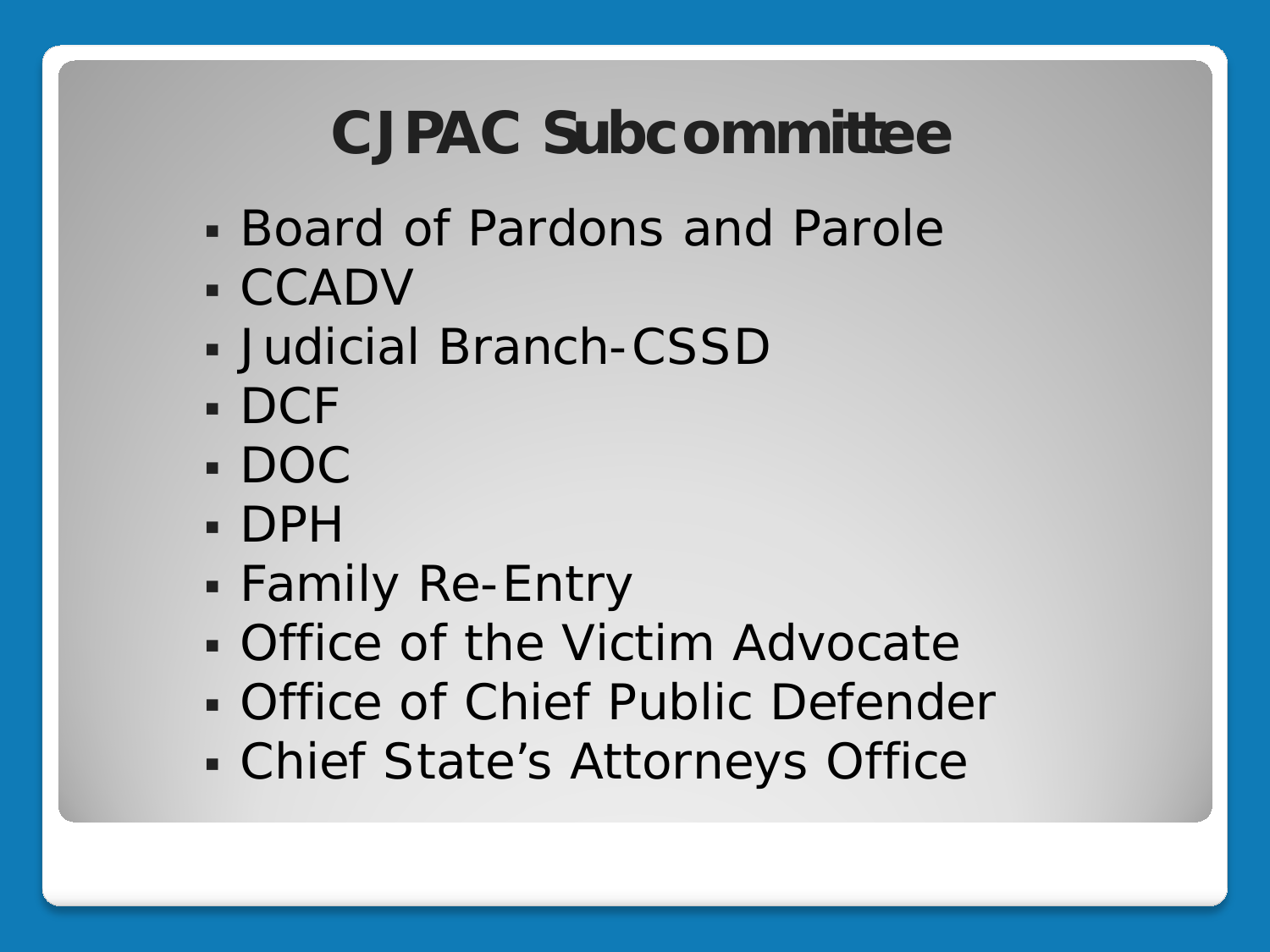#### **CJPAC Subcommittee**

- Formed October 2013
- Met monthly through May 2014
- Working Group met every 2 weeks to draft each standard
- **Reviewed by professional disciplines** represented on subcommittee
- Feedback reviewed and draft revised
- Standards submitted to CJPAC Sept.2014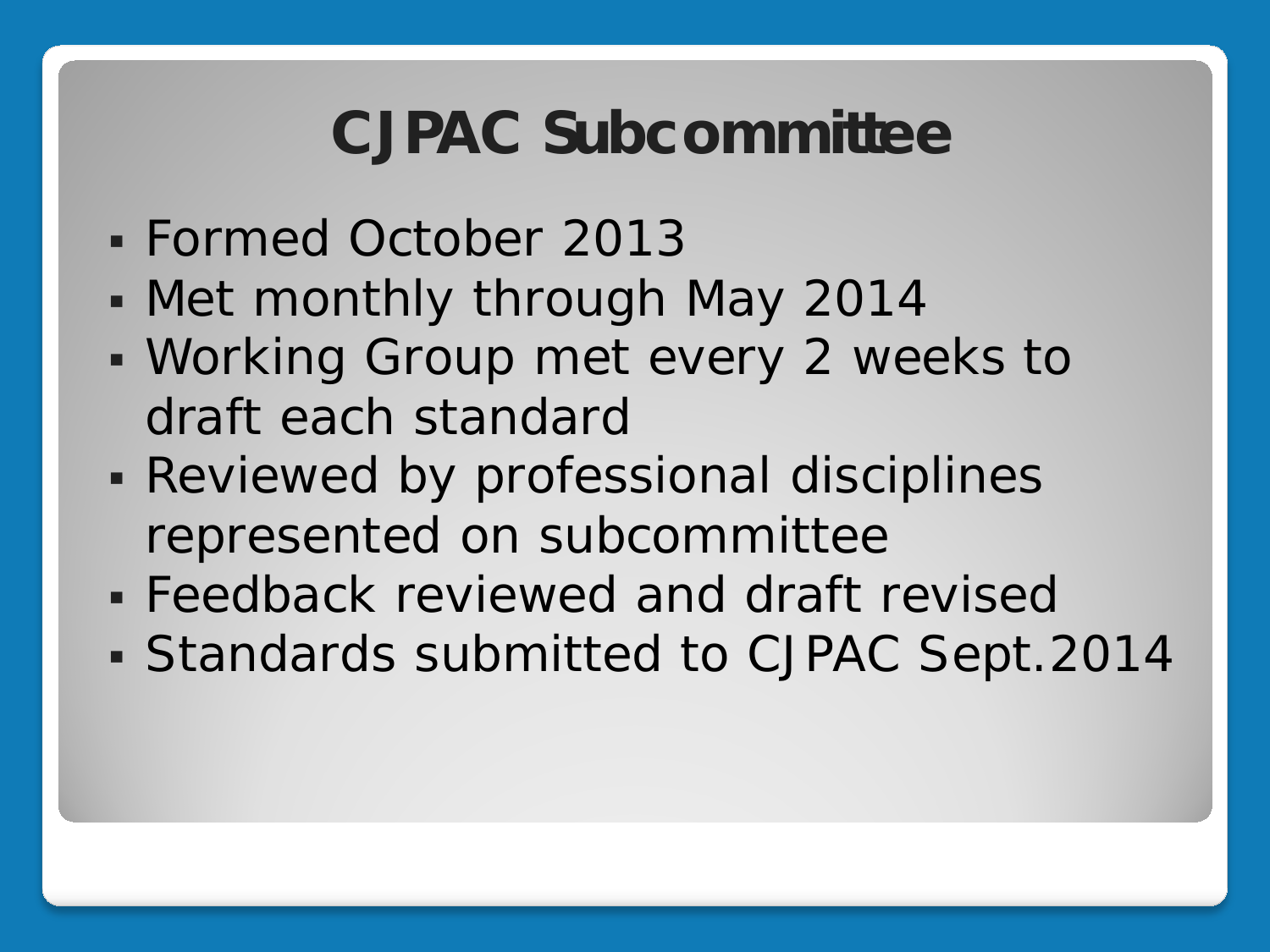#### **Program Standards: Presented CJPAC Sept. 2014**

- Guiding Principles
- **Definitions**
- Program Content
- Prohibited Approaches
- Program Intake
- Program Rules
- **Program Completion**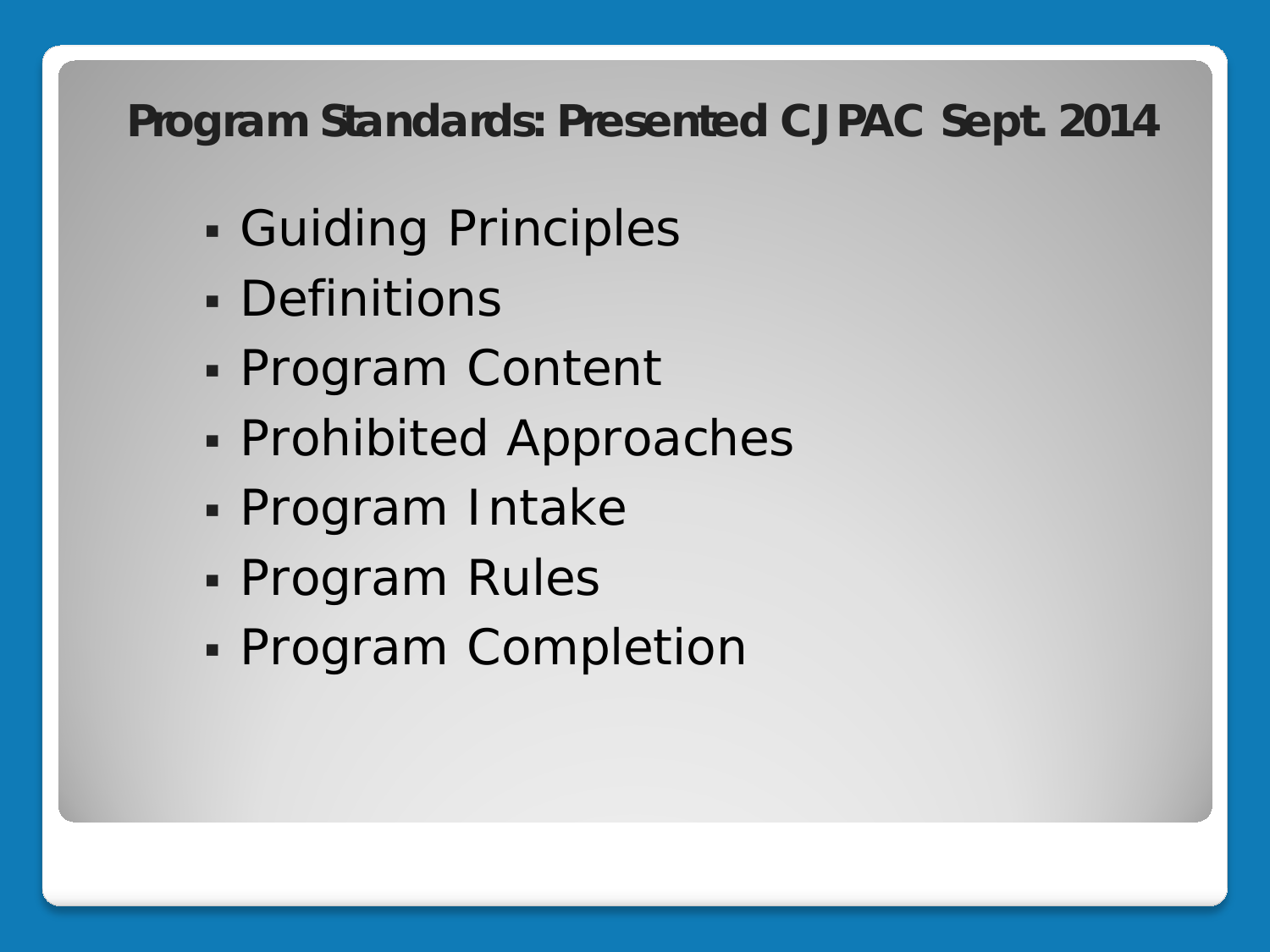#### **Program Standards: Presented CJPAC Sept. 2014**

- Victim or Partner Contact
- Duty to Warn
- Participant Agreement
- Participant Accountability Plans
- Participant Records
- Provider Agreement
- **Provider Ethics**
- Outside Collaboration/Observation